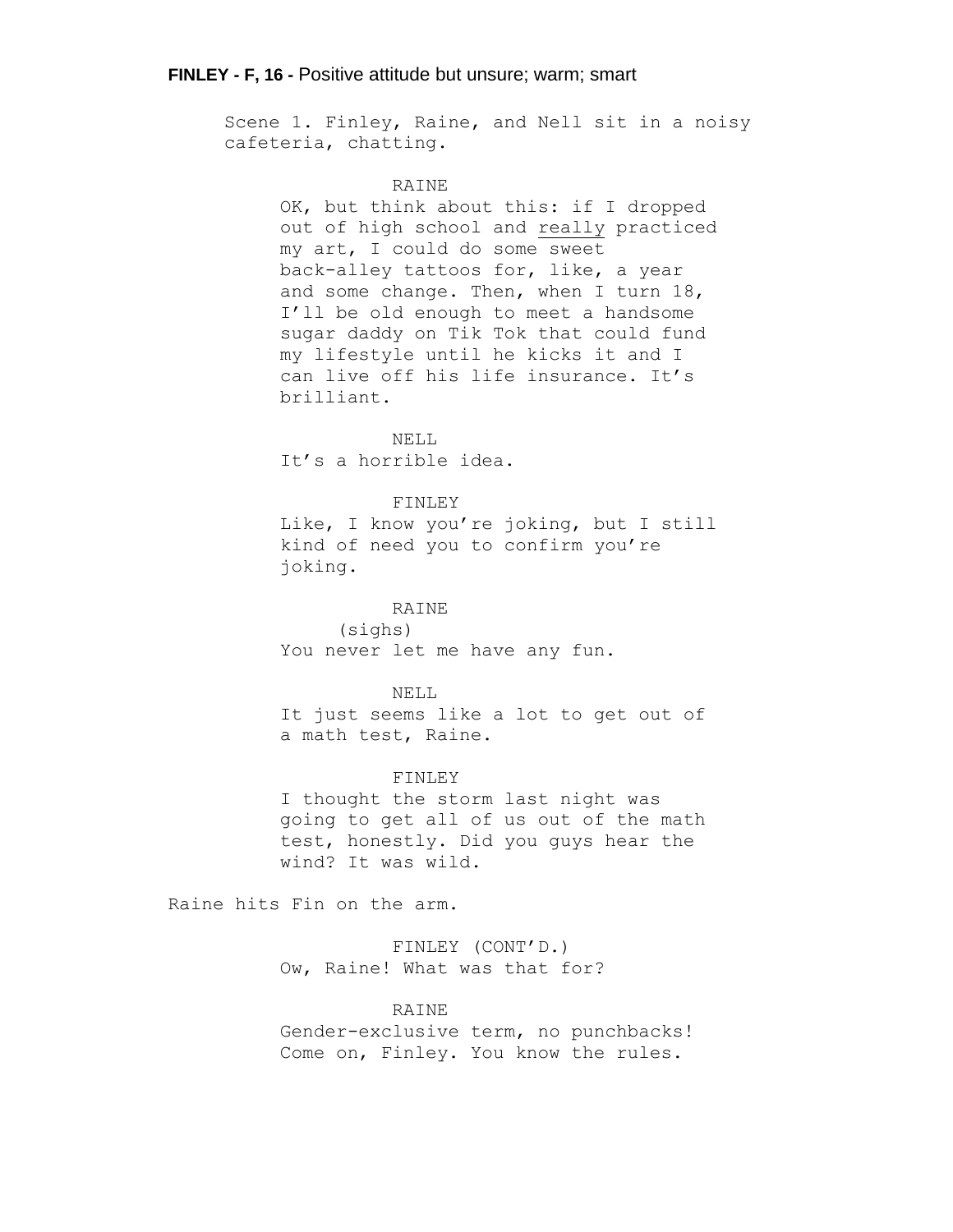FINLEY Sorry. Stupid habit. Did you... friends...hear the storm last night? NELL We'll work on it. But yes. The wind hit 60 miles-per-hour. That's why you heard it. It was zooming past all the houses, cars, and fences so quickly that it caused them to vibrate really fast. Resulting in weird, high-pitched noises. RAINE Huh. I never knew that. (beat) Don't you dare make the my-name-is-Raine-and-Nell-knows-more-about-weather comment, Finley Cosgrave. I'm getting real tired of the dad jokes. NELL She's getting way too predictable. FINLEY Hey! Am not. NELL I like predictable. That's one of the things I love about weird weather. It's predictable until it's not. But even when it's not predictable, it's explainable. Most of the time. RAINE Well, I think I have an explanation on why Miss Predictable's face is getting red right now. Tyler sighting? FINLEY

Shut up, he's coming over here. 3 o'clock.

RAINE

You know how to read a clock?

Tyler approaches.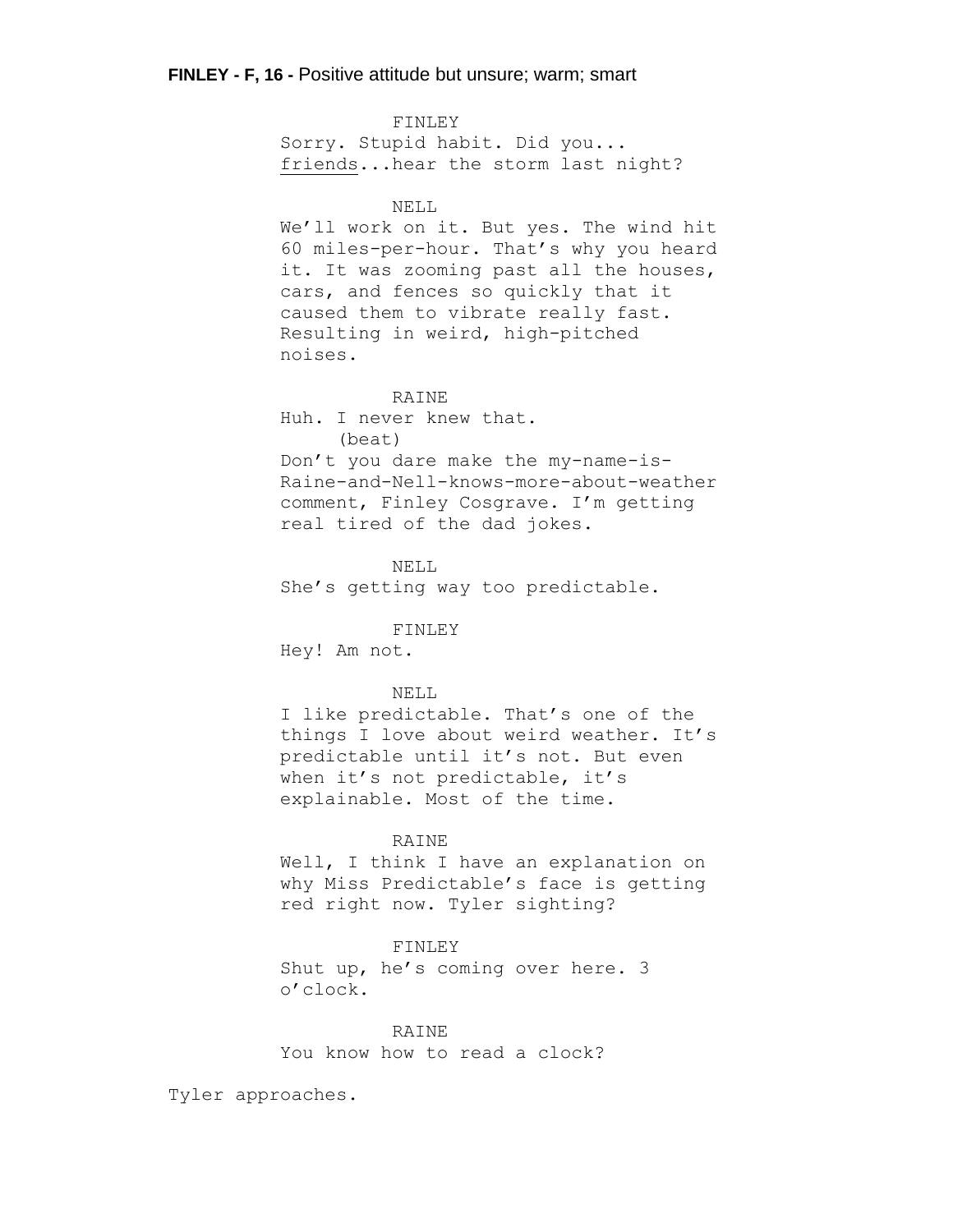## **FINLEY - F, 16 -** Positive attitude but unsure; warm; smart

TYLER Hey ladies. How's it going?

FINLEY Wood. Uh, I mean. Good. Or well. Whichever is grammatically correct.

> RAINE / NELL (giggle)

# TYLER

(smiling) Awesome. Hey, what are you doing Saturday?

## RAINE

She's free! (whispers) Ow. You're wearing pointy-toed shoes.

#### TYLER

Well, I was hoping all of you might be! I'm trying to get a group together to clean up Ash Grove over on Plover St.

## NELL

The one we went to for that bio field trip?

## TYLER

Yeah, I guess it got pretty beat up with the storm last night, so I thought if we got a big enough group together, we could get the school to bring out a bus for us, and people could use the trip for their service hours.

FINLEY That's, um, really sweet.

RAINE

Totally. We'll be there.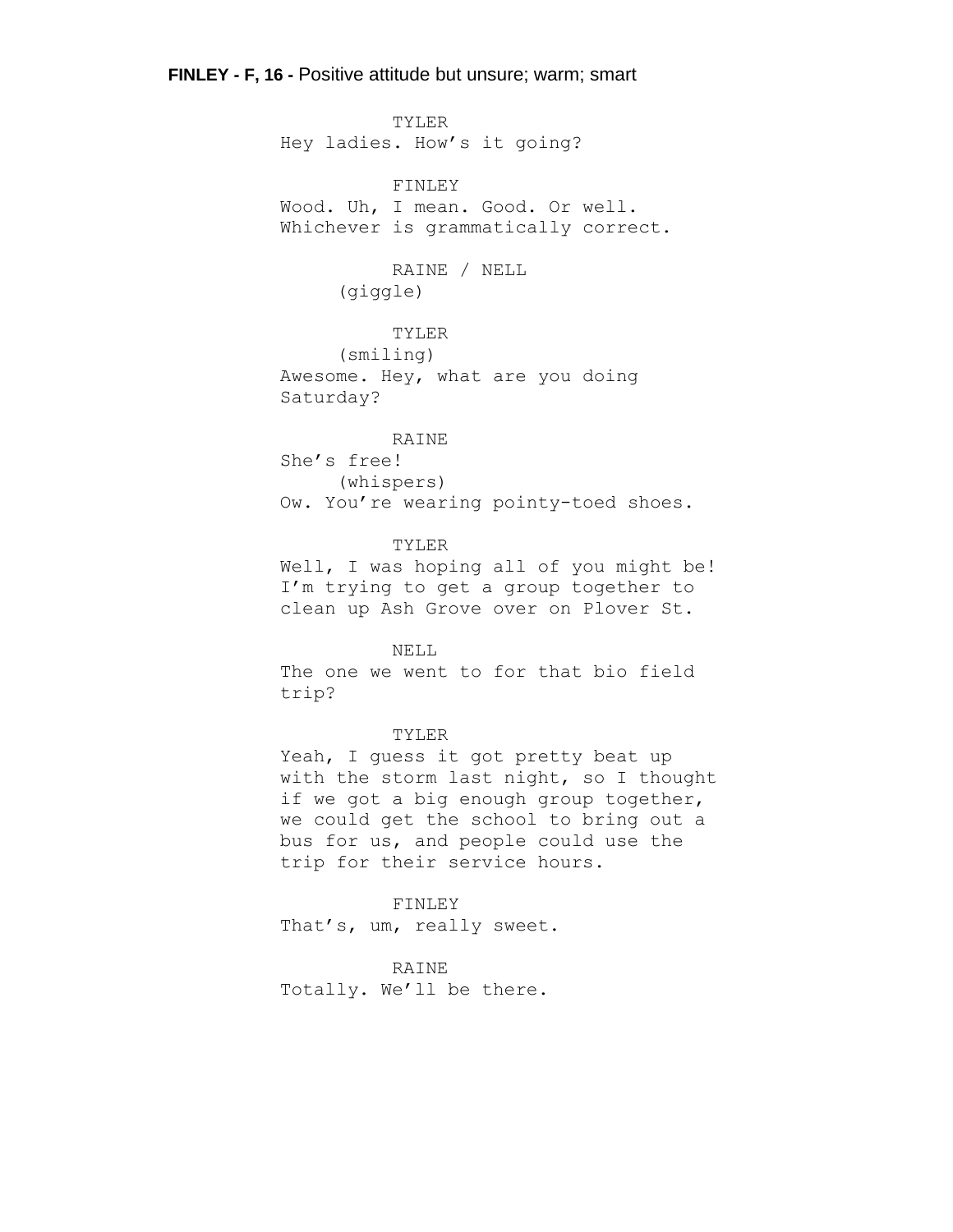## **FINLEY - F, 16 -** Positive attitude but unsure; warm; smart

Scene 2. Finley sits at the kitchen table with her dad as they eat dinner together. DAD Finley? Hellooo? FINLEY Sorry. DAD Earth to daughter. (radio static noise) Please return from Planet Weird. (radio static noise) For dinner. FINLEY Yeah, I'm the one living on Planet Weird...

> DAD Ah, there she is! So, Saturday?

FINLEY ...is a day of the week?

DAD

I saaaid, I was thinking we should take advantage of the weather on Saturday and get the kayaks out.

#### FINLEY

So, about the weather and Saturday. I'm actually signed up for a service trip to clean up the grove with some kids at school. I guess it got pretty beat up with the storm.

DAD

Ooohh, I see. Would any of those kids at school happen to be named Tyler?

FINLEY

Dad!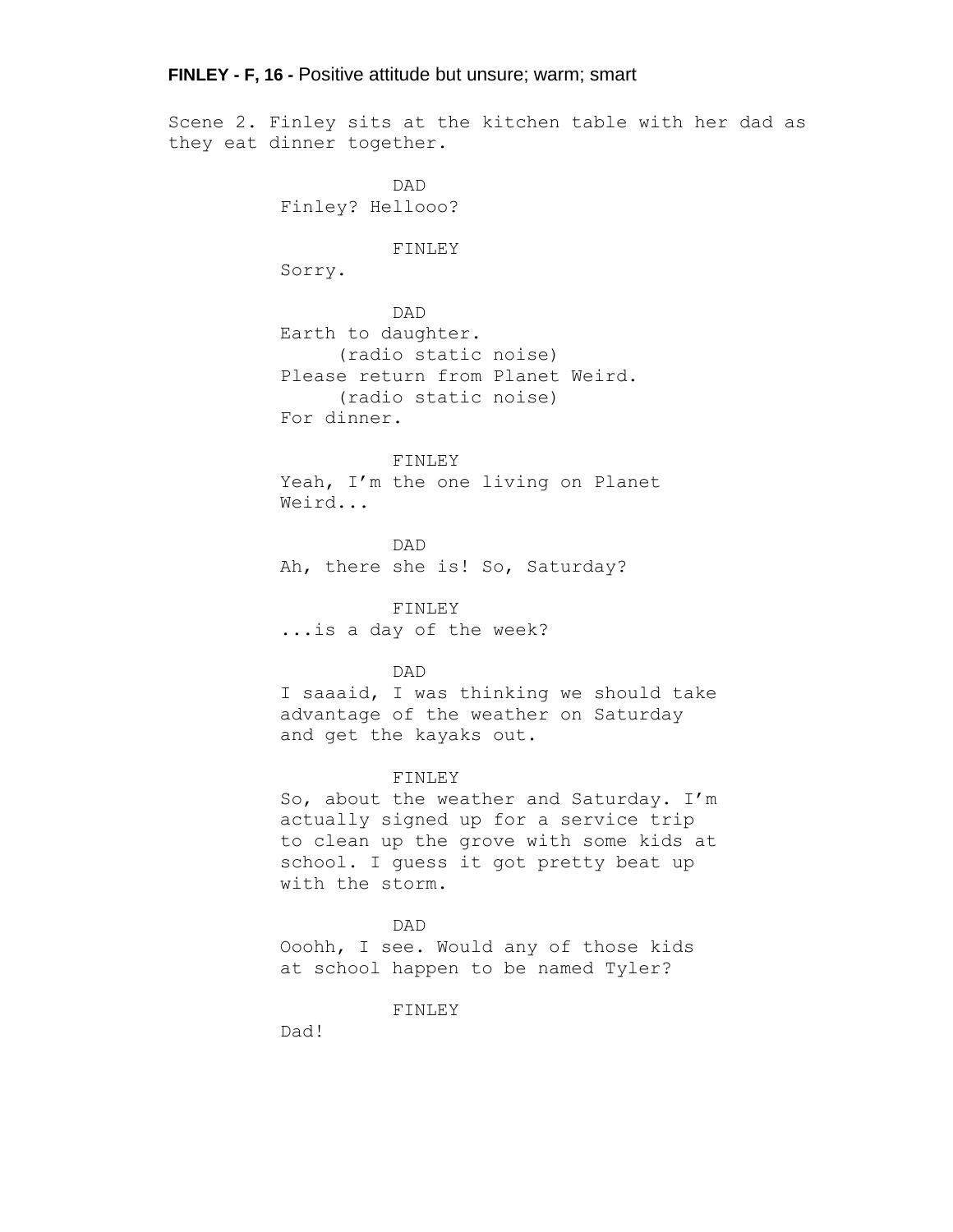DAD I'm just asking! I have to get all "dad" about something, don't I?

#### FINLEY

I think you covered that with that scholarship you're always bugging me to apply for. Which, by the way, these service hours will count toward.

#### DAD

I'm happy to hear it. Just be safe, OK? It may be good kayaking weather, but there's a lot of debris from the winds.

## FINLEY

Like, big sticks? So scary. Good thing I don't have a tripping problem.

## DAD

(trying to sound hip) You're tripping if you think it's not a problem! Giiirl! (sigh) OK, just be careful so I never have to do that again.

#### FINLEY

(laughs) Yep. Planet Weird is definitely your home, Dad. Sorry I won't be around Saturday.

#### DAD

We'll try kayaking next weekend. Assuming you can set aside some time for your old man.

### FINLEY

Oh, stop. You know I love hanging out with you. And...it's only going to get worse, you know. I won't even bring up the "c" word. Don't want you getting all misty-eyed.